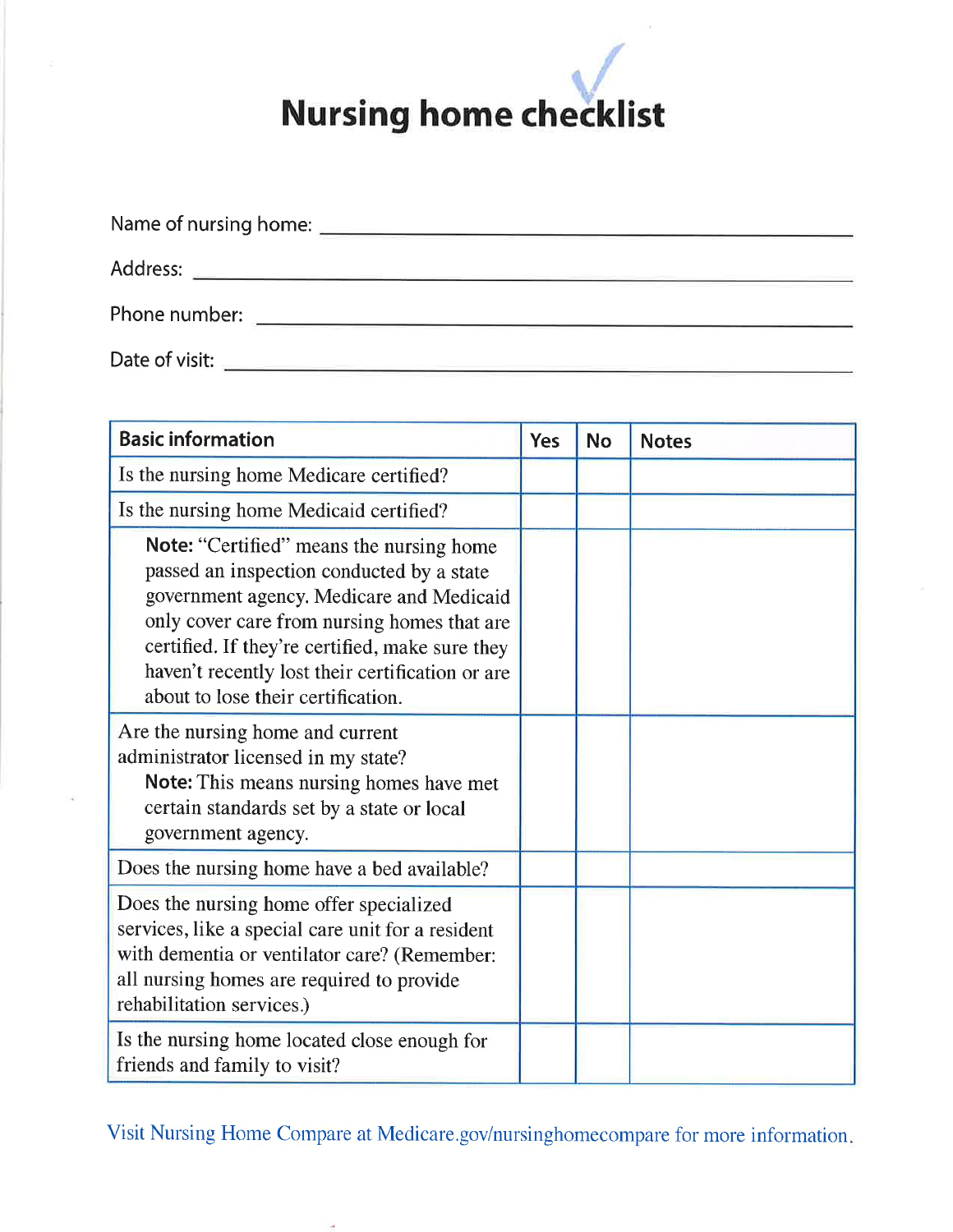| <b>Basic information</b>                                                                                                                                                                                                                                                                                                                                                                                                              | <b>Yes</b> | <b>No</b> | <b>Notes</b> |
|---------------------------------------------------------------------------------------------------------------------------------------------------------------------------------------------------------------------------------------------------------------------------------------------------------------------------------------------------------------------------------------------------------------------------------------|------------|-----------|--------------|
| Are there resident policies I must follow? Will<br>I get a written copy of these policies?<br><b>Note:</b> Resident policies are rules that all<br>residents must follow (for example, smoking<br>may not be allowed in or around some<br>nursing homes).                                                                                                                                                                             |            |           |              |
| Will the nursing home tell me in writing about<br>their services, charges, and fees before I move<br>into the home?<br><b>Note:</b> Medicare- and/or Medicaid-<br>certified nursing homes must tell you this<br>information in writing. Get a copy of the<br>fee schedule to find out which services<br>are available, which are included in your<br>monthly fee, and which services cost extra.<br>Then, compare nursing home costs. |            |           |              |
| Are there extra charges for other services, like<br>beauty shop services?                                                                                                                                                                                                                                                                                                                                                             |            |           |              |

| Resident appearance                                                                               | Yes | <b>No</b> | <b>Notes</b> |
|---------------------------------------------------------------------------------------------------|-----|-----------|--------------|
| Are residents clean, well groomed, and<br>appropriately dressed for the season or time<br>of day? |     |           |              |

| Nursing home living spaces                                      | <b>Yes</b> | <b>No</b> | <b>Notes</b> |
|-----------------------------------------------------------------|------------|-----------|--------------|
| Is the nursing home free from overwhelming<br>unpleasant odors? |            |           |              |
| Does the nursing home appear clean and<br>well kept?            |            |           |              |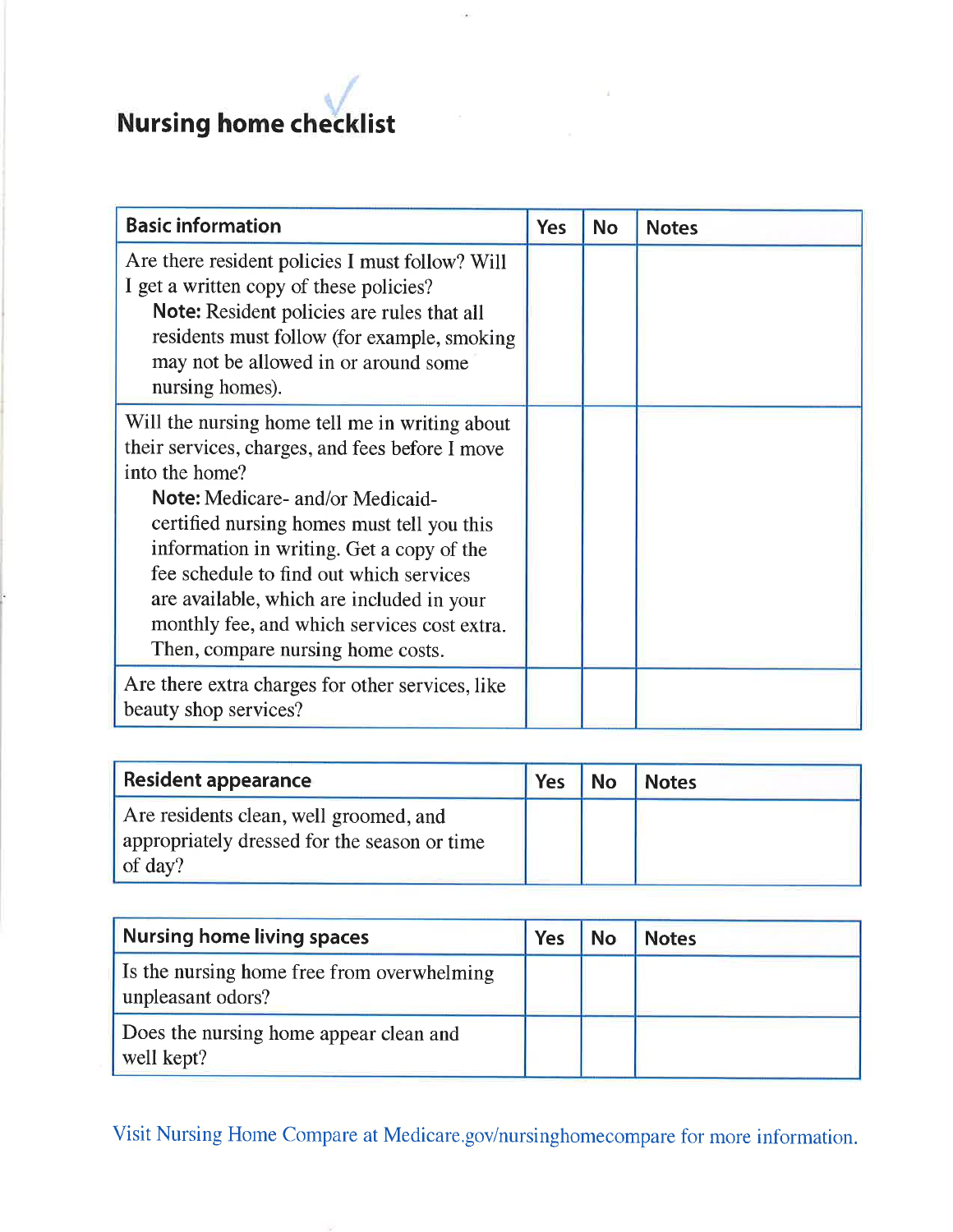### $\mathcal{A}$ Nursing home checklist

| <b>Nursing home living spaces</b>                                                    | Yes | <b>No</b> | <b>Notes</b> |
|--------------------------------------------------------------------------------------|-----|-----------|--------------|
| Is the temperature in the nursing home<br>comfortable for residents?                 |     |           |              |
| Does the nursing home have good lighting?                                            |     |           |              |
| Are the noise levels in the dining room and<br>other common areas comfortable?       |     |           |              |
| Is smoking allowed? If so, is it restricted to<br>certain areas of the nursing home? |     |           |              |
| Is the furniture sturdy, yet comfortable<br>and attractive?                          |     |           |              |

| Menus & food                                                                                           | <b>Yes</b> | <b>No</b> | <b>Notes</b> |
|--------------------------------------------------------------------------------------------------------|------------|-----------|--------------|
| Do residents have a choice of food items<br>at each meal? Do they serve your favorite<br>foods?        |            |           |              |
| Can the nursing home provide for special<br>dietary needs (like low-salt or no-sugar-<br>added diets)? |            |           |              |
| Are nutritious snacks available if you ask for<br>them?                                                |            |           |              |
| Does the staff help residents eat and drink at<br>mealtimes if help is needed?                         |            |           |              |

| <b>Staff</b>                                                                                       | Yes | <b>No</b> | <b>Notes</b> |
|----------------------------------------------------------------------------------------------------|-----|-----------|--------------|
| Does the relationship between staff and<br>residents appear to be warm, polite,<br>and respectful? |     |           |              |
| Do staff wear name tags?                                                                           |     |           |              |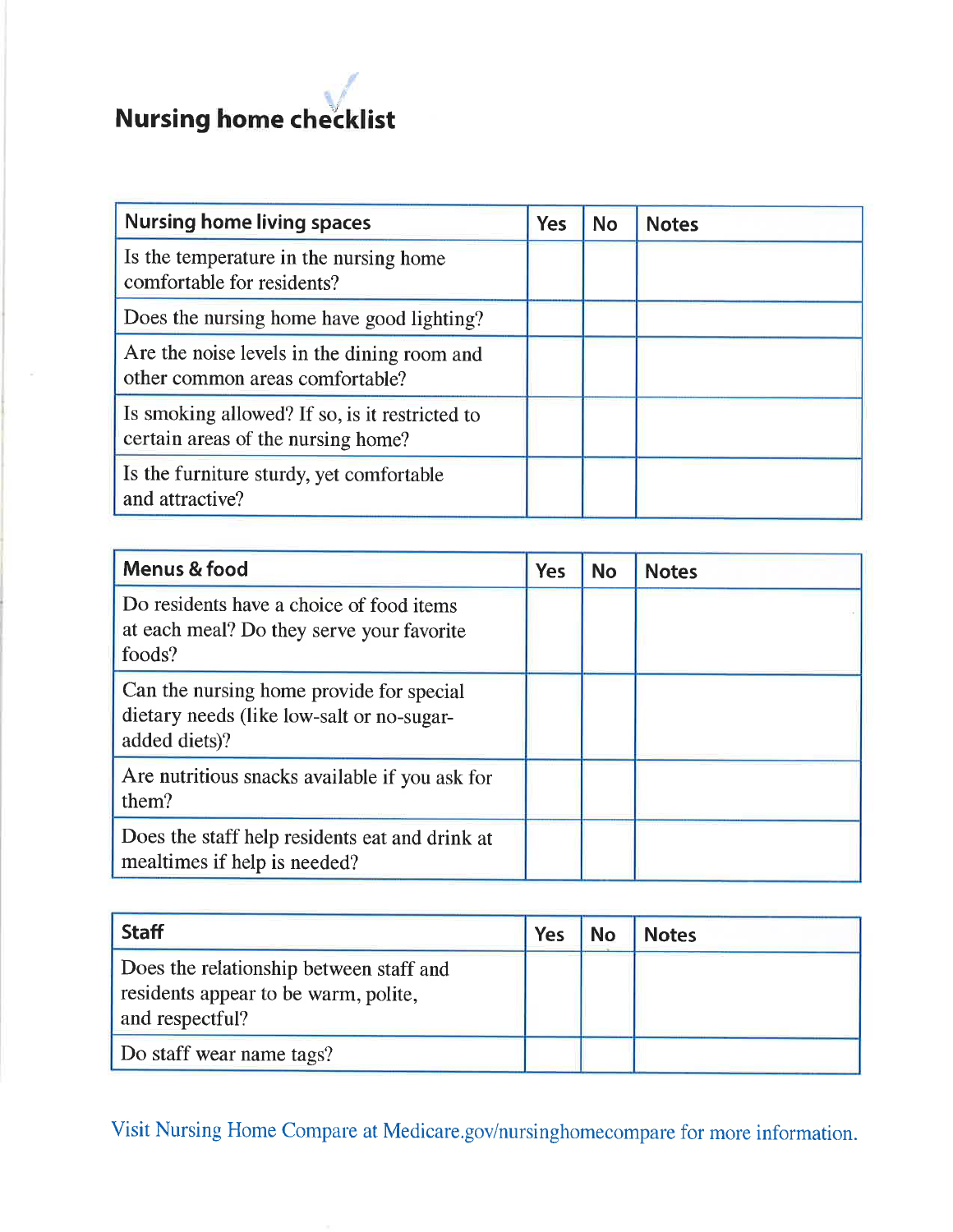| <b>Staff</b>                                                                                                                                                                                                                                                        | Yes | <b>No</b> | <b>Notes</b> |
|---------------------------------------------------------------------------------------------------------------------------------------------------------------------------------------------------------------------------------------------------------------------|-----|-----------|--------------|
| Do staff knock on the door before entering a<br>resident's room?                                                                                                                                                                                                    |     |           |              |
| Do staff refer to residents by name?                                                                                                                                                                                                                                |     |           |              |
| Does the nursing home offer a training and<br>continuing education program for all staff?                                                                                                                                                                           |     |           |              |
| Is there a licensed nursing staff 24 hours a day,<br>including a Registered Nurse (RN) present at<br>least 8 hours per day, 7 days a week?                                                                                                                          |     |           |              |
| Does the nursing home check to make sure<br>they don't hire staff members who have been<br>found guilty of abuse, neglect or mistreatment<br>of residents, or have a finding of abuse, neglect,<br>or mistreatment of residents in the state nurse<br>aid registry? |     |           |              |
| Will a team of nurses and Certified Nursing<br>Assistants (CNAs) work with me to meet<br>my needs?                                                                                                                                                                  |     |           |              |
| Do CNAs help plan the care of residents?                                                                                                                                                                                                                            |     |           |              |
| Is there a person on staff that will be assigned<br>to meet my social service needs?                                                                                                                                                                                |     |           |              |
| Will staff call my doctor for me if I have a<br>medical need?                                                                                                                                                                                                       |     |           |              |
| Has there been a turnover in administration<br>staff, like the administrator or director of<br>nurses, in the past year?                                                                                                                                            |     |           |              |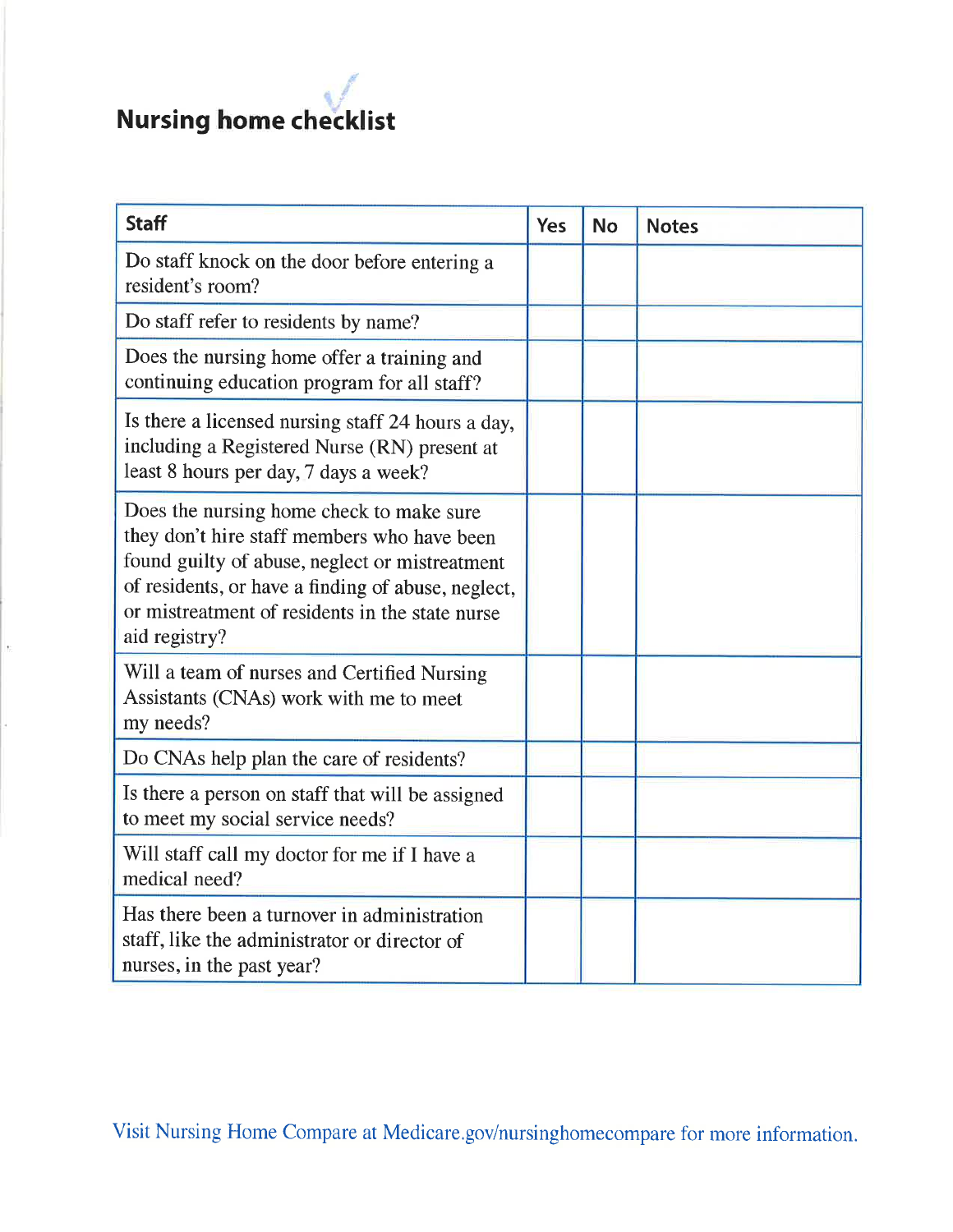| <b>Staff</b>                                                                                                                                                                                                                                                        | <b>Yes</b> | <b>No</b> | <b>Notes</b> |
|---------------------------------------------------------------------------------------------------------------------------------------------------------------------------------------------------------------------------------------------------------------------|------------|-----------|--------------|
| Does the nursing home post information about<br>the number of nursing staff, including Certified<br>Nursing Assistants (CNAs)? Are they willing<br>to show me if I ask to see it?<br><b>Note:</b> Nursing homes are required to post<br>this information.           |            |           |              |
| Is there a social worker available? Can I meet<br>him or her?<br><b>Note:</b> Nursing homes must provide<br>medically related social services, but if<br>the nursing home has less than 120 beds,<br>it doesn't have to have a full-time social<br>worker on staff. |            |           |              |
| Is my primary language spoken by staff<br>that will work directly with me and fellow<br>residents? If not, is an interpreter available<br>or another system in place to help me<br>communicate my needs?                                                            |            |           |              |

| <b>Residents' rooms</b>                                                                | Yes | <b>No</b> | <b>Notes</b> |
|----------------------------------------------------------------------------------------|-----|-----------|--------------|
| Can residents have personal belongings and<br>furniture in their rooms?                |     |           |              |
| Does each resident have storage space (closet)<br>and drawers) in his or her room?     |     |           |              |
| Does each resident have a window in his or<br>her bedroom?                             |     |           |              |
| Do residents have access to internet, a<br>computer, a personal phone, and television? |     |           |              |
| Do residents have a choice of roommates?                                               |     |           |              |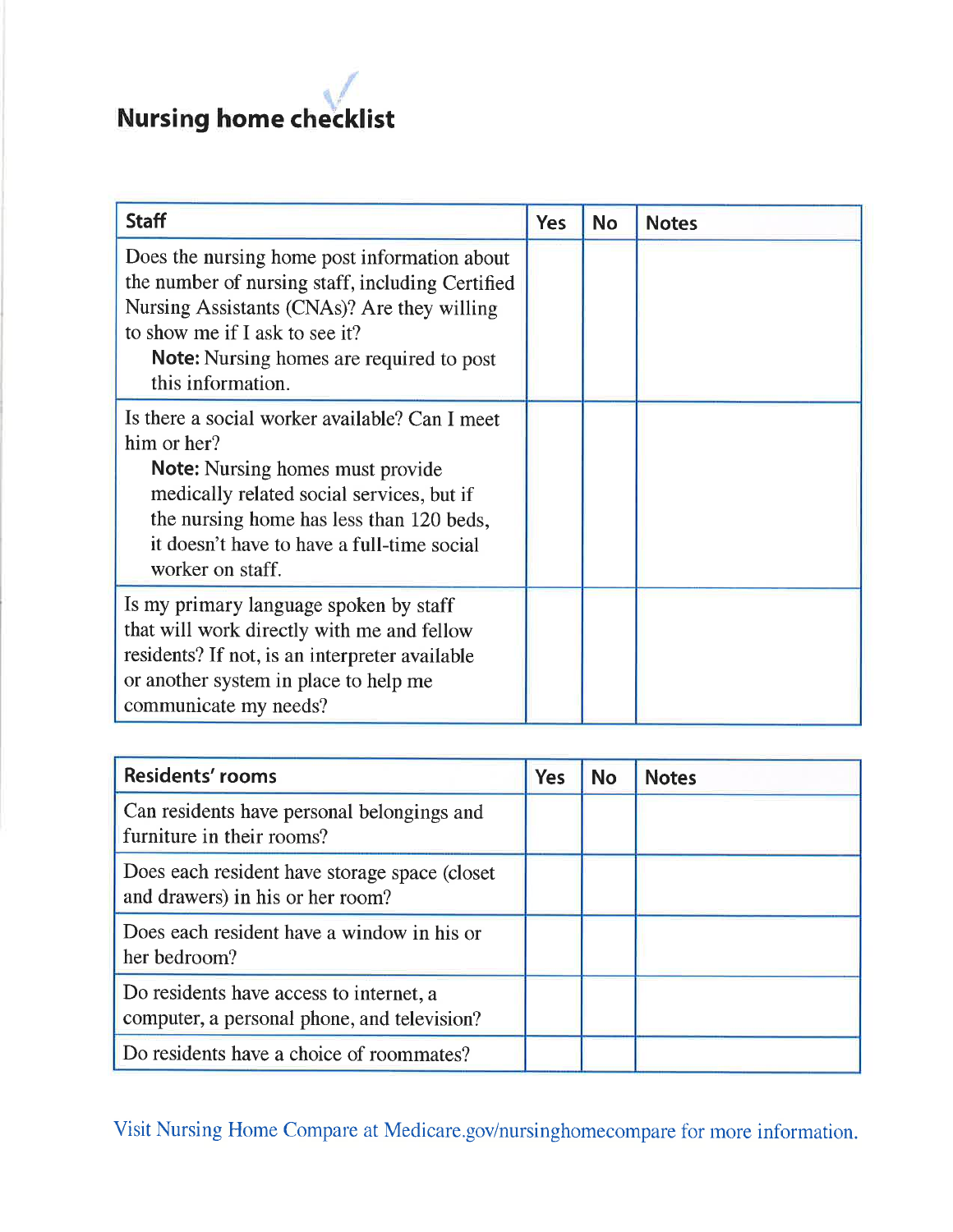

| <b>Residents' rooms</b>                                                                                             | <b>Yes</b> | <b>No</b> | <b>Notes</b> |
|---------------------------------------------------------------------------------------------------------------------|------------|-----------|--------------|
| Are there policies and procedures to protect<br>residents' possessions, including lockable<br>cabinets and closets? |            |           |              |

| Hallway, stairs, lounges, & bathrooms                                              | <b>Yes</b> | <b>No</b> | <b>Notes</b> |
|------------------------------------------------------------------------------------|------------|-----------|--------------|
| Are exits clearly marked?                                                          |            |           |              |
| Are there quiet areas where residents can visit<br>with friends and family?        |            |           |              |
| Does the nursing home have smoke detectors<br>and sprinklers?                      |            |           |              |
| Are all common areas, resident rooms, and<br>doorways designed for wheelchairs?    |            |           |              |
| Are handrails and grab bars appropriately<br>placed in the hallways and bathrooms? |            |           |              |

| <b>Activities</b>                                                                                                         | <b>Yes</b> | <b>No</b> | <b>Notes</b> |
|---------------------------------------------------------------------------------------------------------------------------|------------|-----------|--------------|
| Can residents, including those who are unable<br>to leave their rooms, choose to take part in a<br>variety of activities? |            |           |              |
| Do residents help plan or choose activities that<br>are available?                                                        |            |           |              |
| Does the nursing home have outdoor areas for<br>resident use? Is staff available to help residents<br>go outside?         |            |           |              |
| Does the nursing home have an active<br>volunteer program?                                                                |            |           |              |
| Do I get to choose what time to get up, go to<br>sleep, or bathe?                                                         |            |           |              |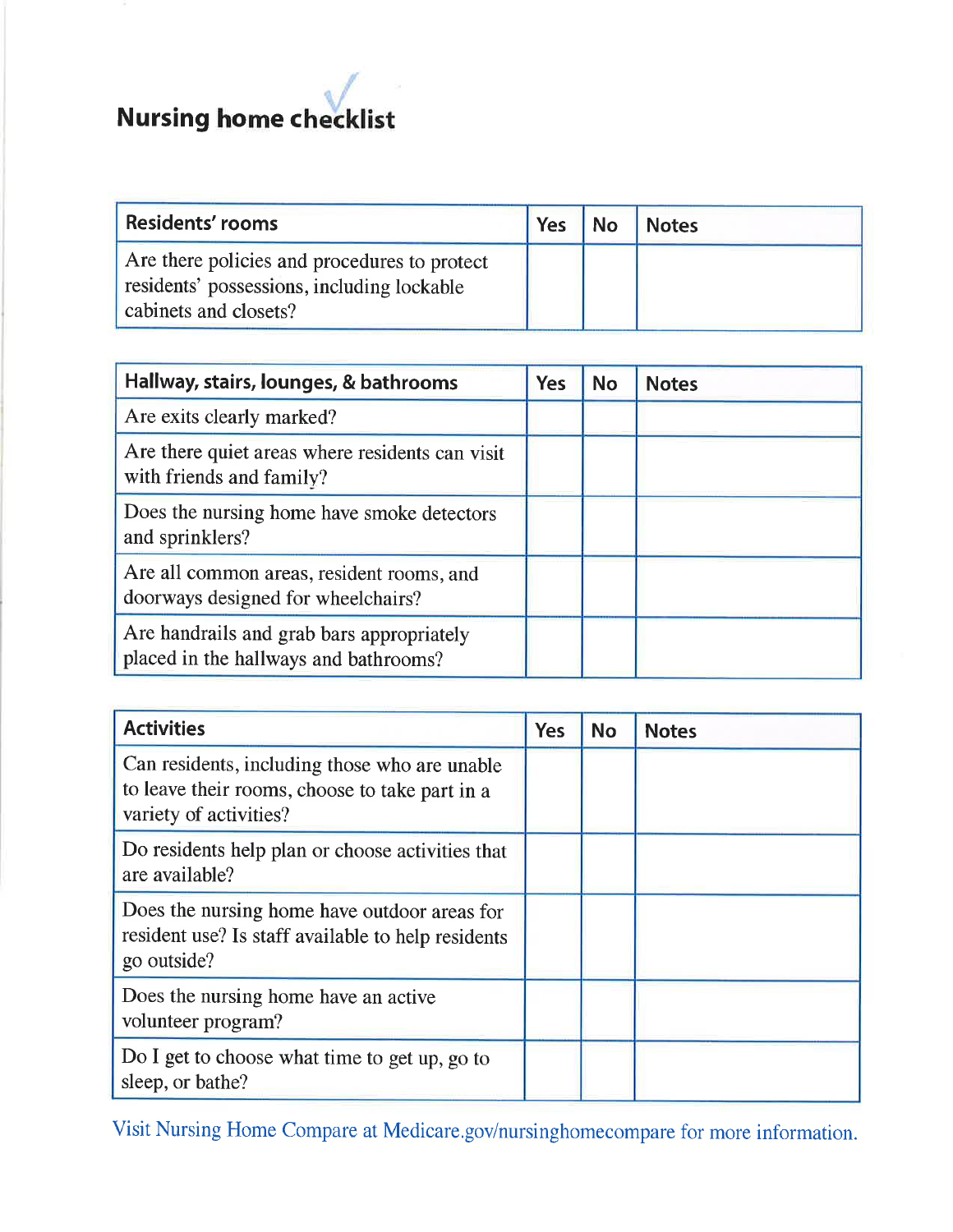#### Nursing home ch  $\cdot$  / ecklist

| <b>Activities</b>                                                                                                                                    | <b>Yes</b> | <b>No</b> | <b>Notes</b> |
|------------------------------------------------------------------------------------------------------------------------------------------------------|------------|-----------|--------------|
| Can I have visitors at any time? Will the<br>nursing home let me see visitors who may<br>come to visit at early or late hours?                       |            |           |              |
| Would I be able to leave the facility for a few<br>hours or days if I choose to do so? Are there<br>procedures for leaving?                          |            |           |              |
| Does the nursing home offer the religious<br>or cultural support I need? If not, what type<br>of arrangements will they provide to meet<br>my needs? |            |           |              |

| Safety & care                                                                                                                                             | <b>Yes</b> | <b>No</b> | <b>Notes</b> |
|-----------------------------------------------------------------------------------------------------------------------------------------------------------|------------|-----------|--------------|
| Can residents still see their personal doctors?<br>Does the facility help arrange transportation<br>for this purpose?                                     |            |           |              |
| Does the nursing home have an arrangement<br>with a nearby hospital?                                                                                      |            |           |              |
| Are care plan meetings held with residents and<br>family members at times that are convenient<br>and flexible whenever possible?                          |            |           |              |
| Does the nursing home's inspection<br>report show quality of care problems or<br>other deficiencies?                                                      |            |           |              |
| Has the nursing home corrected all<br>deficiencies (failure to meet one or more<br>state or federal requirements) on its last<br>state inspection report? |            |           |              |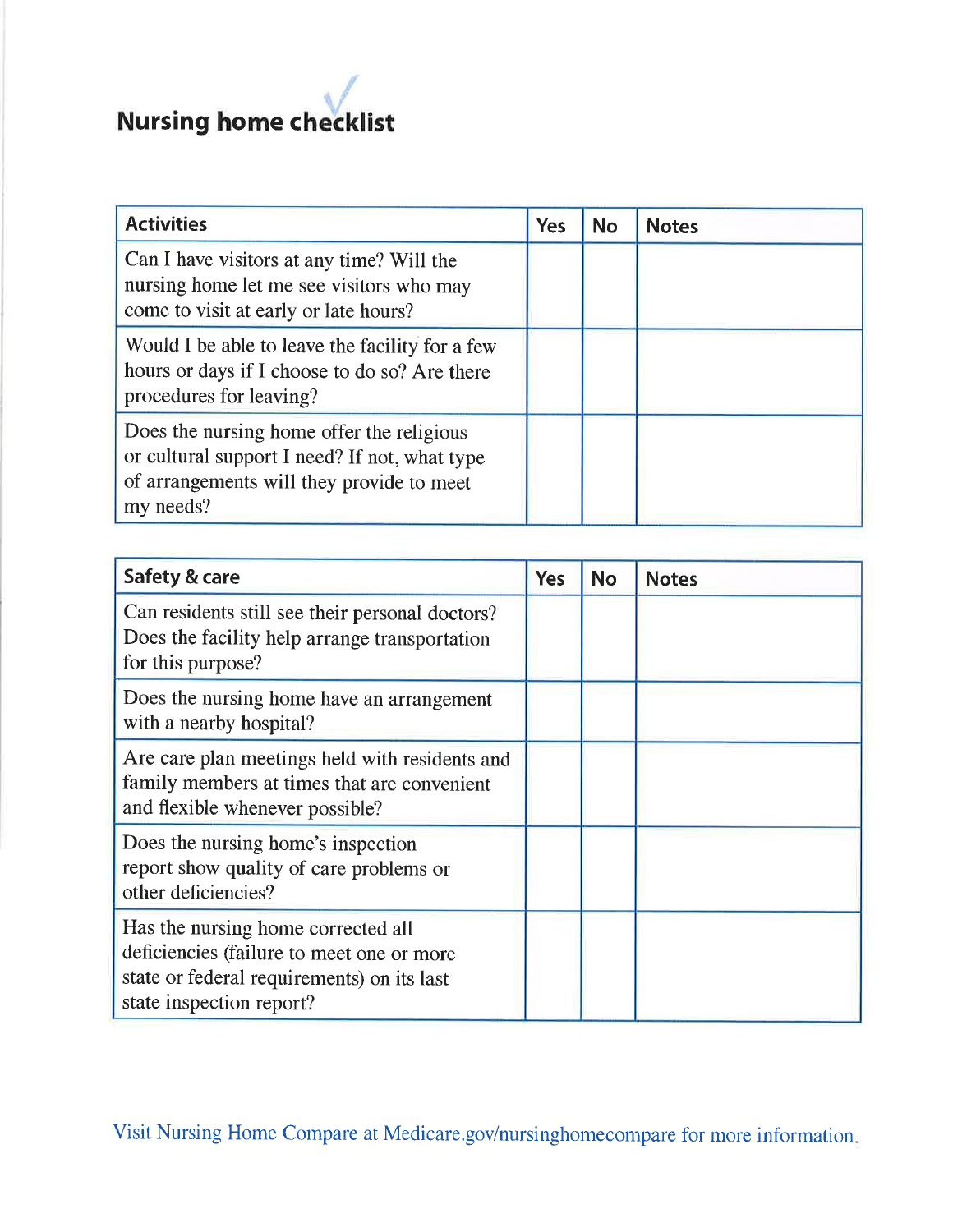| Safety & care                                                                                                                                                                                                                                                                                                                                                                                                                                                                                                                  | <b>Yes</b> | <b>No</b> | <b>Notes</b> |
|--------------------------------------------------------------------------------------------------------------------------------------------------------------------------------------------------------------------------------------------------------------------------------------------------------------------------------------------------------------------------------------------------------------------------------------------------------------------------------------------------------------------------------|------------|-----------|--------------|
| Does the nursing home have the most recent<br>health and fire inspection reports for me to<br>look at?<br><b>Note:</b> Ask staff to provide these reports.<br>They tell you how well the nursing home<br>meets federal health and safety regulations.<br>The nursing home must have the report of the<br>most recent state or federal survey of the<br>facility available for you to look at. Reports<br>can also be found on most state agency<br>websites and on Nursing Home Compare at<br>Medicare.gov/nursinghomecompare. |            |           |              |
| Does the nursing home have specific<br>policies and procedures related to the care<br>of individuals with dementia? If so, does the<br>policy include the use of non-medication based<br>approaches to care as a first attempt to respond<br>to behavioral symptoms, which are often a<br>means of communication, for residents living<br>with dementia?                                                                                                                                                                       |            |           |              |
| What percentage of resident's who have a<br>diagnosis of dementia are currently being<br>prescribed an antipsychotic medication?                                                                                                                                                                                                                                                                                                                                                                                               |            |           |              |
| What's the nursing home's current rate of<br>antipsychotic medication use?                                                                                                                                                                                                                                                                                                                                                                                                                                                     |            |           |              |
| Does the nursing home participate in<br>any efforts related to reducing the use of<br>antipsychotic medication in nursing homes?<br>(These include National Partnership to<br><b>Improve Dementia Care, National Nursing</b><br>Home Quality Care Collaborative, and<br>National Nursing Home Quality Improvement<br>Campaign.)                                                                                                                                                                                                |            |           |              |